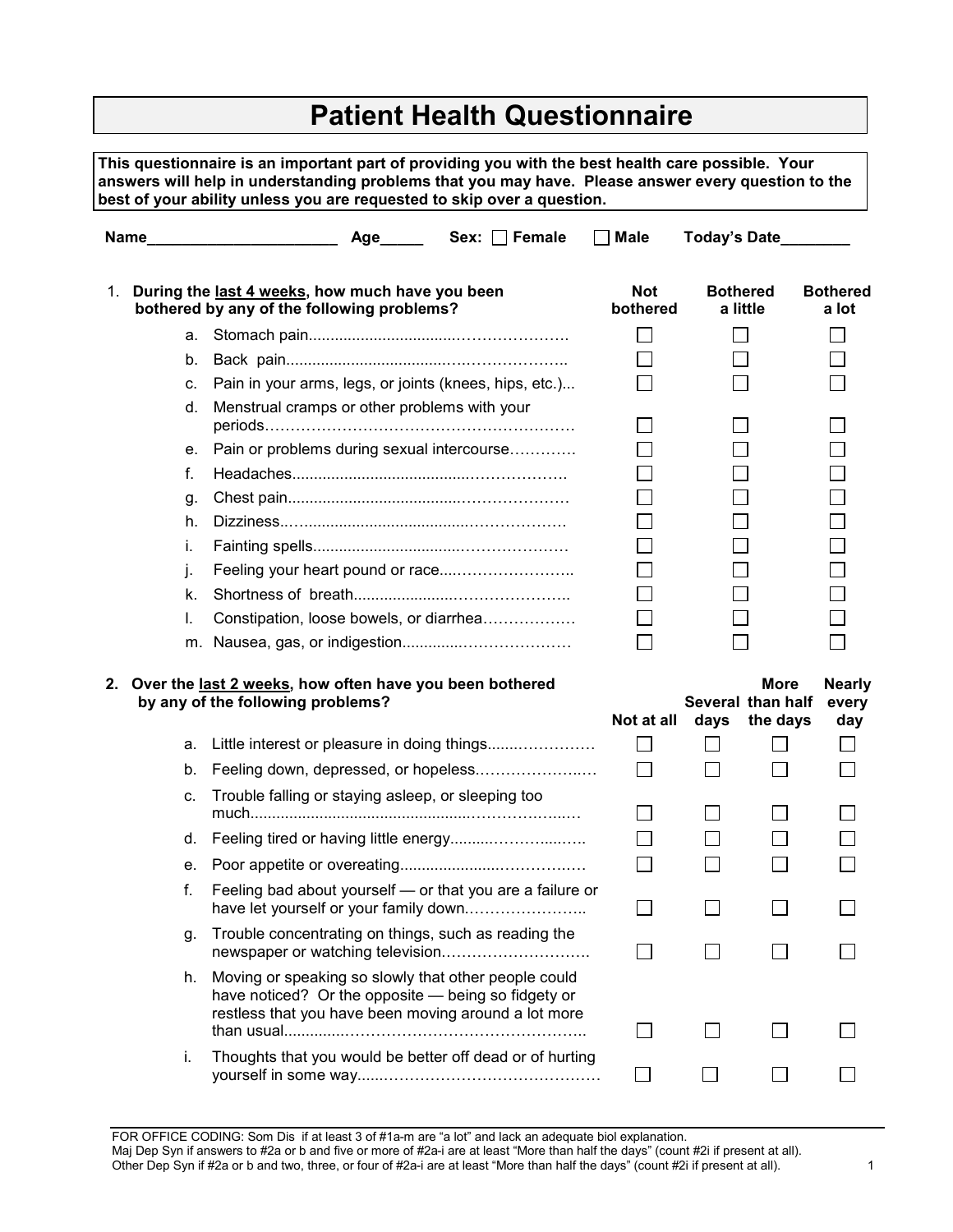## **3. Questions about anxiety.**

| a. | In the last 4 weeks, have you had an anxiety attack —                                                                      | <b>NO</b> | <b>YES</b> |
|----|----------------------------------------------------------------------------------------------------------------------------|-----------|------------|
|    | If you checked "NO", go to question #5.                                                                                    |           |            |
| b. |                                                                                                                            |           |            |
| C. | Do some of these attacks come suddenly out of the blue -<br>that is, in situations where you don't expect to be nervous or |           |            |
| d. | Do these attacks bother you a lot or are you worried about                                                                 |           |            |
|    | 4. Think about your last bad anxiety attack.                                                                               | <b>NO</b> | <b>YES</b> |
| a. |                                                                                                                            |           |            |
| b. |                                                                                                                            |           |            |
| c. |                                                                                                                            |           |            |
| d. |                                                                                                                            |           |            |
| е. |                                                                                                                            |           |            |
| f. |                                                                                                                            |           |            |
| g. | Did you have nausea or an upset stomach, or the feeling                                                                    |           |            |
| h. | Did you feel dizzy, unsteady, or faint?                                                                                    |           |            |
| i. | Did you have tingling or numbness in parts of your body?                                                                   |           |            |
| j. |                                                                                                                            |           |            |
| k. |                                                                                                                            |           |            |
|    |                                                                                                                            |           |            |

|    | 5. Over the last 4 weeks, how often have you been bothered by<br>any of the following problems? | Not at all | <b>Several</b><br>days | More than<br>half the<br>days |
|----|-------------------------------------------------------------------------------------------------|------------|------------------------|-------------------------------|
| a. | Feeling nervous, anxious, on edge, or worrying a lot                                            |            |                        |                               |
|    | If you checked "Not at all", go to question #6.                                                 |            |                        |                               |
| b. | Feeling restless so that it is hard to sit still                                                |            |                        |                               |
| c. |                                                                                                 |            |                        |                               |
| d. |                                                                                                 |            |                        |                               |
| е. | Trouble falling asleep or staying asleep                                                        |            |                        |                               |
| f. | Trouble concentrating on things, such as reading a                                              |            |                        |                               |
| g. |                                                                                                 |            |                        |                               |

FOR OFFICE CODING: Pan Syn if all of #3a-d are 'YES' and four or more of #4a-k are 'YES'. Other Anx Syn if #5a and answers to three or more of #5b-g are "More than half the days".